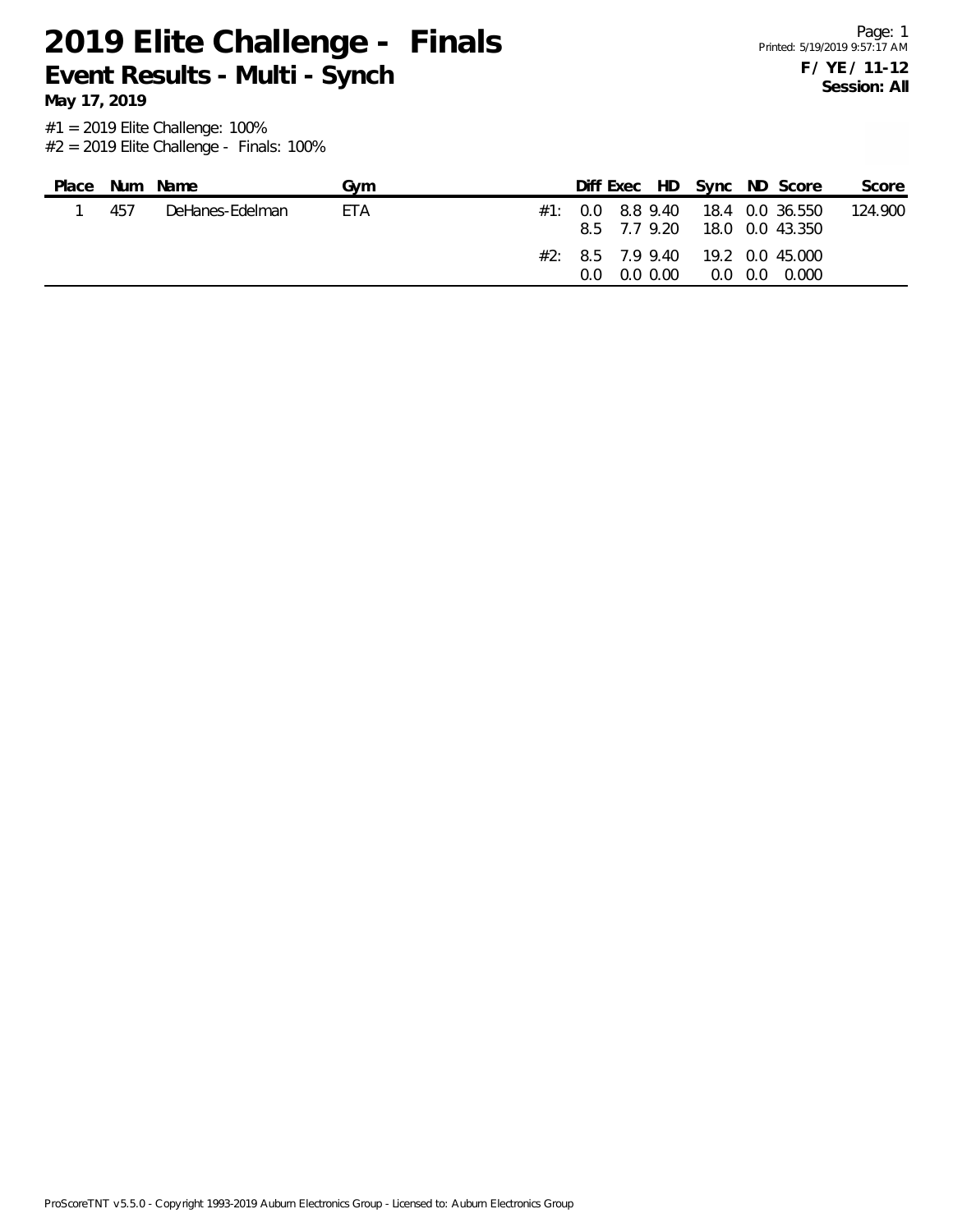**May 17, 2019**

| Place | Num | Name              | Gym                       |     |             | HD<br>Diff Exec      | Sync         |     | ND Score                             | Score   |
|-------|-----|-------------------|---------------------------|-----|-------------|----------------------|--------------|-----|--------------------------------------|---------|
| 1     | 461 | Higgins-Maccagnan | Skywalkers                | #1: | 0.0<br>11.7 | 8.4 9.50<br>7.5 9.15 | 19.2<br>16.8 |     | 0.0 37.150<br>0.0 45.150             | 126.500 |
|       |     |                   |                           | #2: | 11.7<br>0.0 | 7.4 9.30<br>0.0 0.00 | 15.8<br>0.0  | 0.0 | 0.0 44.200<br>0.000                  |         |
| 2     | 463 | Lichtman-Tocci    | Garden State              | #1: | 0.0<br>9.1  | 8.4 9.40<br>7.7 9.40 |              |     | 17.2 -0.2 34.850<br>15.2 -0.2 41.200 | 119.700 |
|       |     |                   |                           | #2: | 9.1<br>0.0  | 7.6 9.15<br>0.0 0.00 | 0.0          | 0.0 | 18.0 -0.2 43.650<br>0.000            |         |
| 3     | 460 | Deakin-Halter     | World Elite               | #1: | 0.0<br>9.1  | 7.5 8.40<br>7.2 9.05 | 15.2<br>14.8 |     | 0.0 31.100<br>0.0 40.100             | 112.150 |
|       |     |                   |                           | #2: | 9.1<br>0.0  | 7.5 8.55<br>0.0 0.00 | 15.8<br>0.0  | 0.0 | 0.0 40.950<br>0.000                  |         |
| 4     | 451 | Britton-Larson    | <b>Premier Gymnastics</b> | #1: | 0.0<br>3.4  | 8.5 9.65<br>2.4 2.80 | 18.0<br>5.2  |     | 0.0 36.150<br>0.0 13.800             | 94.700  |
|       |     |                   |                           | #2: | 9.1<br>0.0  | 7.8 9.30<br>0.0 0.00 | 18.6<br>0.0  | 0.0 | 0.0 44.750<br>0.000                  |         |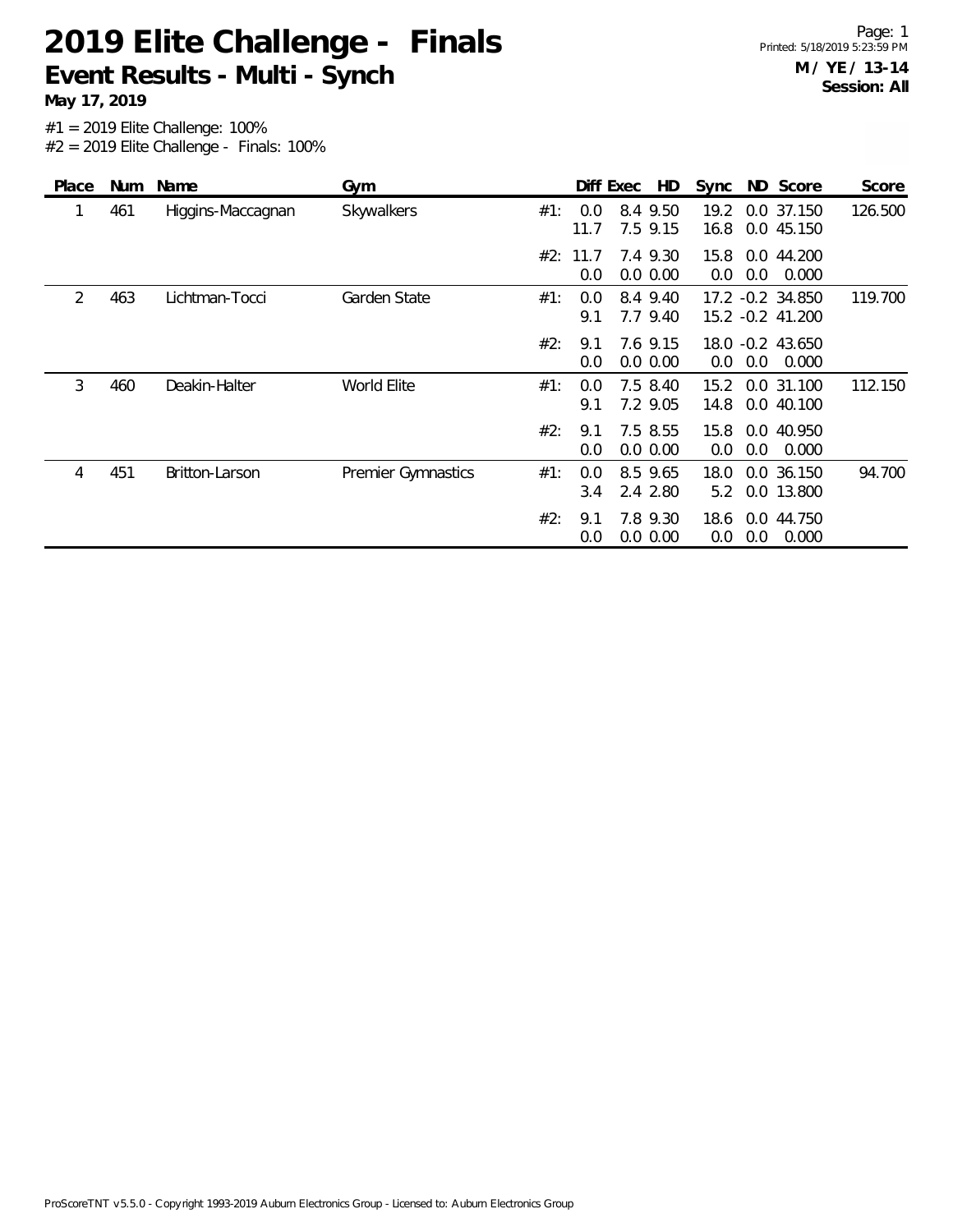**May 17, 2019**

| Place          | Num | Name              | Gym             |     |            | HD<br>Diff Exec        | Sync         | ND Score                     | Score   |
|----------------|-----|-------------------|-----------------|-----|------------|------------------------|--------------|------------------------------|---------|
|                | 464 | Hernando-McCoy    | <b>ETA</b>      | #1: | 0.0<br>8.7 | 8.5 9.00<br>8.3 9.35   | 18.0<br>18.0 | 0.0 35.500<br>0.0 44.350     | 124.750 |
|                |     |                   |                 | #2: | 8.7<br>0.0 | 8.6 9.40<br>0.0 0.00   | 18.2<br>0.0  | 0.0 44.900<br>0.0<br>0.000   |         |
| $\overline{2}$ | 459 | Huette-Taylor     | Twist and Shout | #1: | 0.0<br>9.0 | 8.5 9.65<br>7.6 9.45   | 18.6<br>16.8 | 0.0 36.750<br>0.0 42.850     | 123.350 |
|                |     |                   |                 | #2: | 9.0<br>0.0 | 7.6 9.35<br>0.0 0.00   | 17.8<br>0.0  | 0.0 43.750<br>0.0<br>0.000   |         |
| 3              | 462 | Garafalo-Schanely | Garden State    | #1: | 0.0<br>8.0 | 8.5 9.70<br>8.0 9.50   | 15.6<br>18.0 | 0.0 33.800<br>0.0 43.500     | 120.500 |
|                |     |                   |                 | #2: | 8.0<br>0.0 | 8.1 9.65<br>0.0 0.00   | 17.4<br>0.0  | 0.0 43.200<br>0.0<br>0.000   |         |
| 4              | 458 | Hayes-Henshaw     | <b>MTGA</b>     | #1: | 0.0<br>8.5 | 7.7 9.60<br>6.9 9.25   | 16.0<br>16.8 | 0.0 33.300<br>0.0 41.500     | 118.350 |
|                |     |                   |                 | #2: | 8.5<br>0.0 | 7.0 9.45<br>0.0 0.00   | 18.6<br>0.0  | 0.0 43.550<br>0.0<br>0.000   |         |
| 5              | 453 | Landers-Nash      | Top Star        | #1: | 0.0<br>3.4 | $0.0$ 9.55<br>2.1 2.75 | 16.4<br>5.2  | 0.0 25.950<br>0.0 13.450     | 79.800  |
|                |     |                   |                 | #2: | 8.3<br>0.0 | 6.8 9.35<br>0.0 0.00   | 16.0<br>0.0  | $0.0$ 40.400<br>0.0<br>0.000 |         |
| 6              | 456 | Chapman-Mozes     | 3T1             | #1: | 0.0<br>2.1 | 6.4 7.65<br>1.4 1.90   | 13.0<br>2.8  | 0.0 27.100<br>0.0<br>8.200   | 74.550  |
|                |     |                   |                 | #2: | 9.0<br>0.0 | 7.6 9.30<br>0.0 0.00   | 13.4<br>0.0  | 0.0 39.250<br>0.0<br>0.000   |         |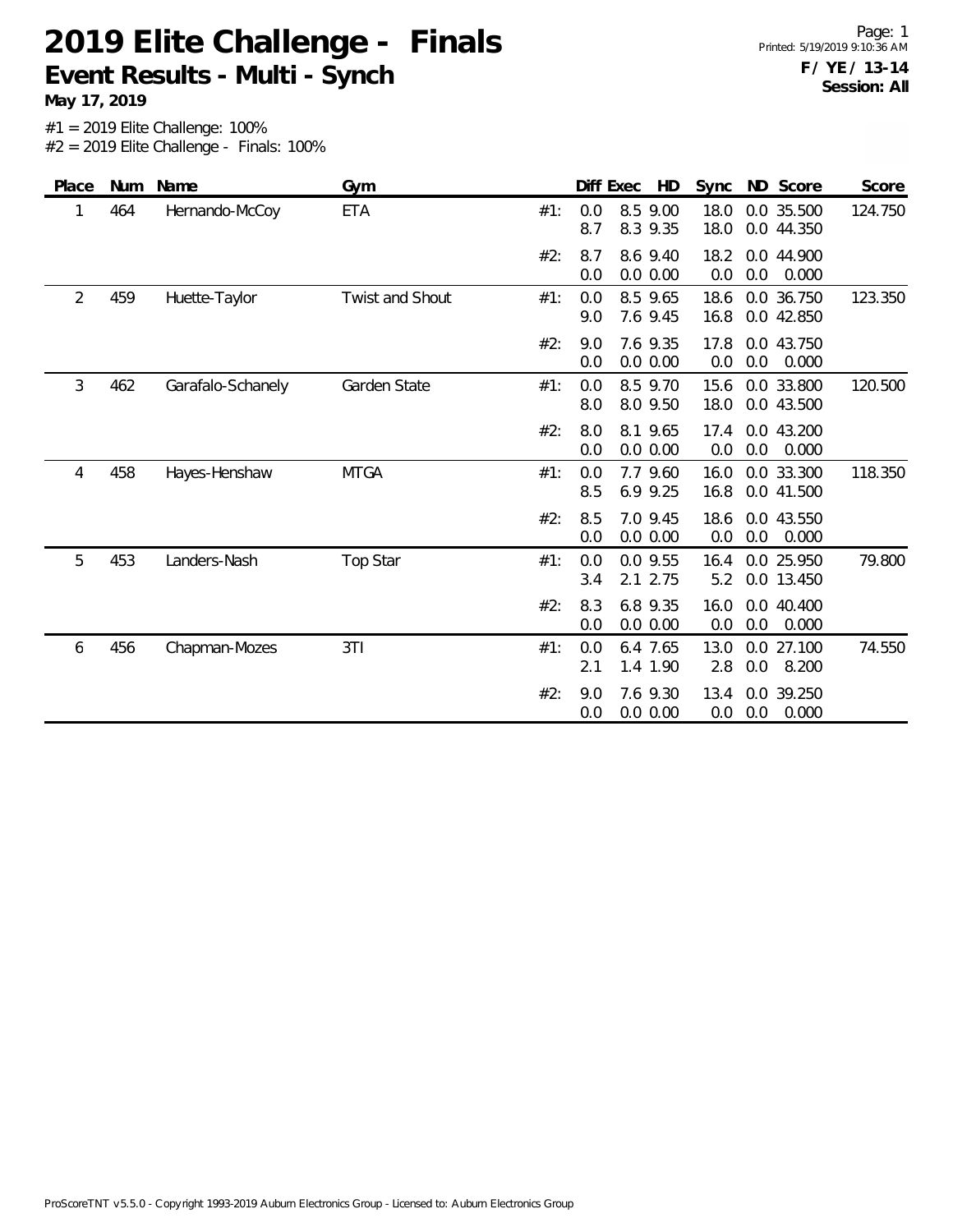# **2019 Elite Challenge Event Results - Synchro Trampoline**

|     | Rank Num Name/Gym             |     |  |  | Exec Diff HD Sync ND Score      | Total                                   |
|-----|-------------------------------|-----|--|--|---------------------------------|-----------------------------------------|
| 412 | Sherman-Ursu                  |     |  |  |                                 | #1: 7.4 7.8 9.70 16.4 $-$ 41.350 41.350 |
|     | Elite Trampoline Academy      | #2: |  |  |                                 |                                         |
| 423 | Wolf-Younge                   |     |  |  | $\#1$ : 0.7 1.3 1.00 1.8  4.800 | -4.800                                  |
|     | Airborne Gymnastics and Dance |     |  |  |                                 |                                         |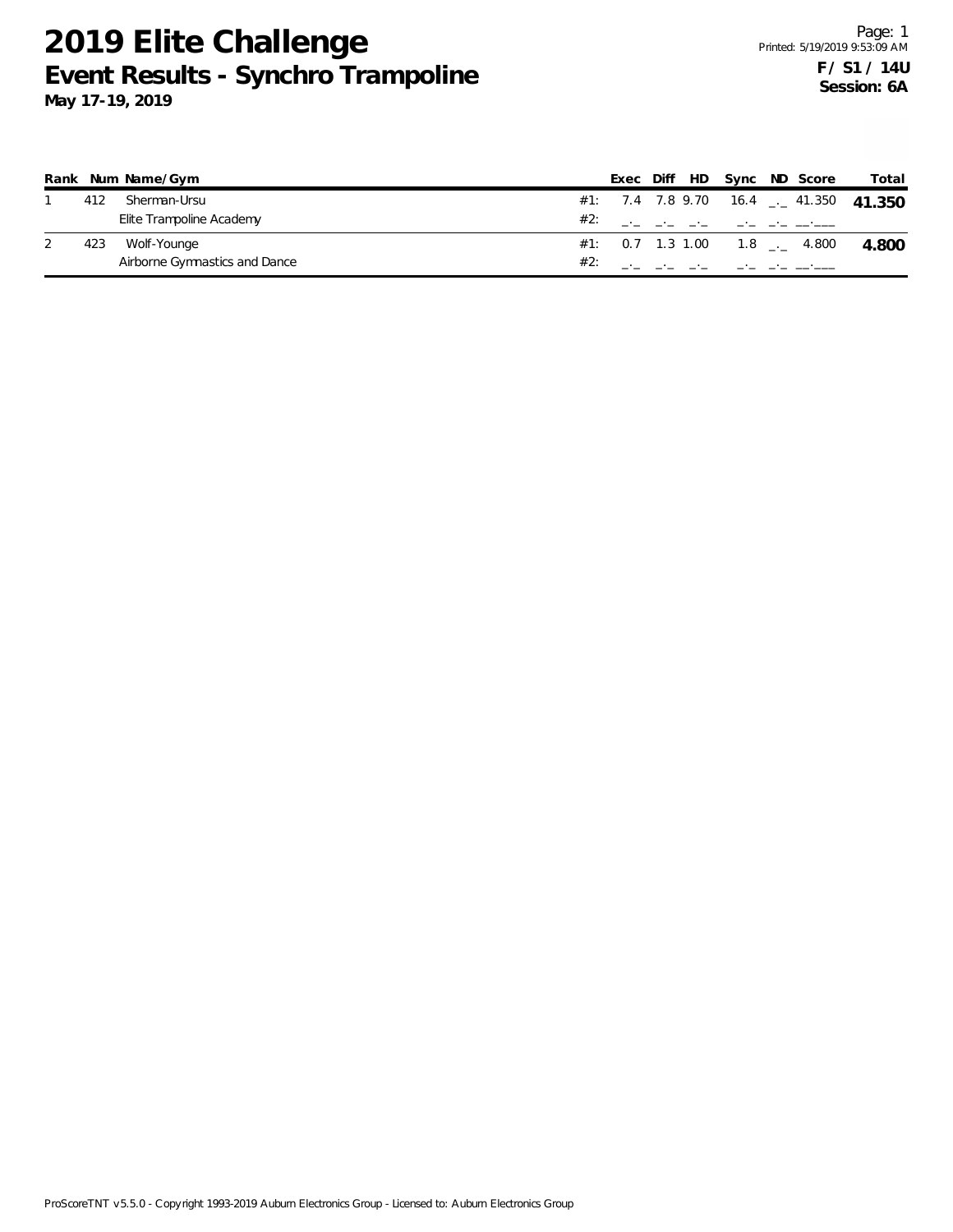## **2019 Elite Challenge Event Results - Synchro Trampoline**

|     | Rank Num Name/Gym        | Exec |  |  | Diff HD Sync ND Score | Total                                   |
|-----|--------------------------|------|--|--|-----------------------|-----------------------------------------|
| 413 | Edelman-Rozenshteyn      |      |  |  |                       | #1: 7.2 6.6 9.00 17.6 $-$ 40.350 40.350 |
|     | Elite Trampoline Academy |      |  |  |                       |                                         |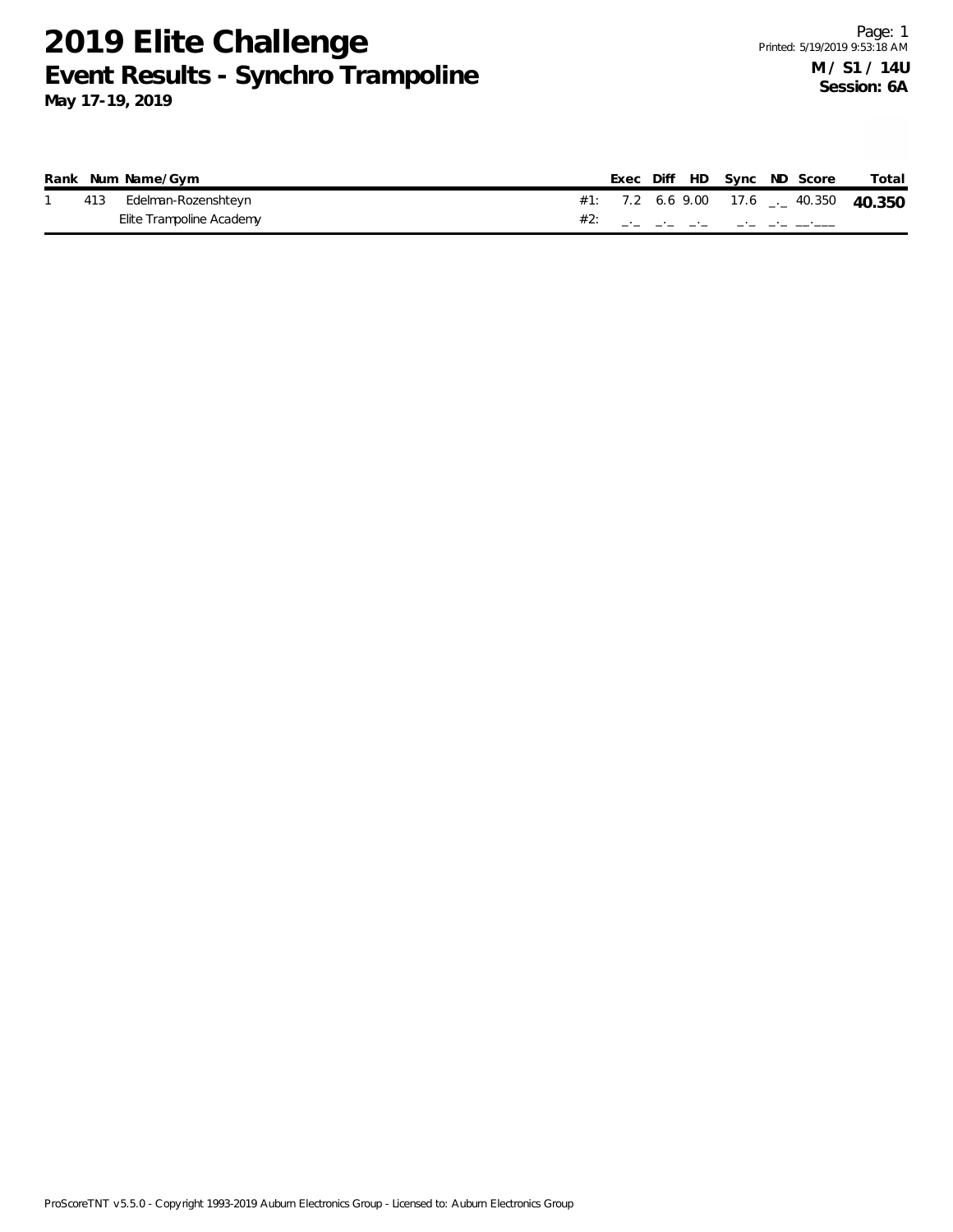## **2019 Elite Challenge Event Results - Synchro Trampoline**

|   |     | Rank Num Name/Gym                    |     | Exec | Diff<br>HD | Sync | ND Score                      | Total  |
|---|-----|--------------------------------------|-----|------|------------|------|-------------------------------|--------|
|   | 421 | Cushing-Sherman                      | #1: | 7.4  | 7.0 9.05   |      | $18.2$ $_{\leftarrow}$ 41.650 | 41.650 |
|   |     | Elite Trampoline Academy             | #2: |      |            |      |                               |        |
| 2 | 422 | Barlow-Long                          | #1: | 7.6  | 7.6 9.35   |      | $16.2$ $_{\leftarrow}$ 40.700 | 40.700 |
|   |     | Indigo Gymnastics Center             | #2: |      |            |      |                               |        |
| 3 | 419 | Hunter-Kuhn                          | #1: | 7.7  | $6.6$ 9.10 |      | $16.4$ $-2$ 39.800            | 39.800 |
|   |     | Team Legacy (Coach Patty Gymnastics) | #2: |      |            |      |                               |        |
| 4 | 417 | English-Whatley                      | #1: | 6.5  | $6.5$ 9.60 |      | $16.2$ $_{\dots}$ 38.800      | 38.800 |
|   |     | Powerhouse TNT Gymnastics            | #2: |      |            |      |                               |        |
| 5 | 416 | Lanham-Maness                        | #1: | 5.1  | 5.3 6.55   |      | $11.4$ $_{\sim}$ 28.350       | 28.350 |
|   |     | Let It Shine Gymnastics              | #2: |      |            |      |                               |        |
| 6 | 415 | Harvey-Williamson                    | #1: | 4.1  | 5.1 5.55   |      | $9.0$ __ 23.700               | 23.700 |
|   |     | Tennessee Elite Gymnastics           | #2: |      |            |      |                               |        |
|   | 418 | Bourque-DeGuelle                     | #1: | 4.1  | 5.9 5.80   | 6.8  | $\sim$ 22.550                 | 22.550 |
|   |     | Hangtime TNT                         | #2: |      |            |      |                               |        |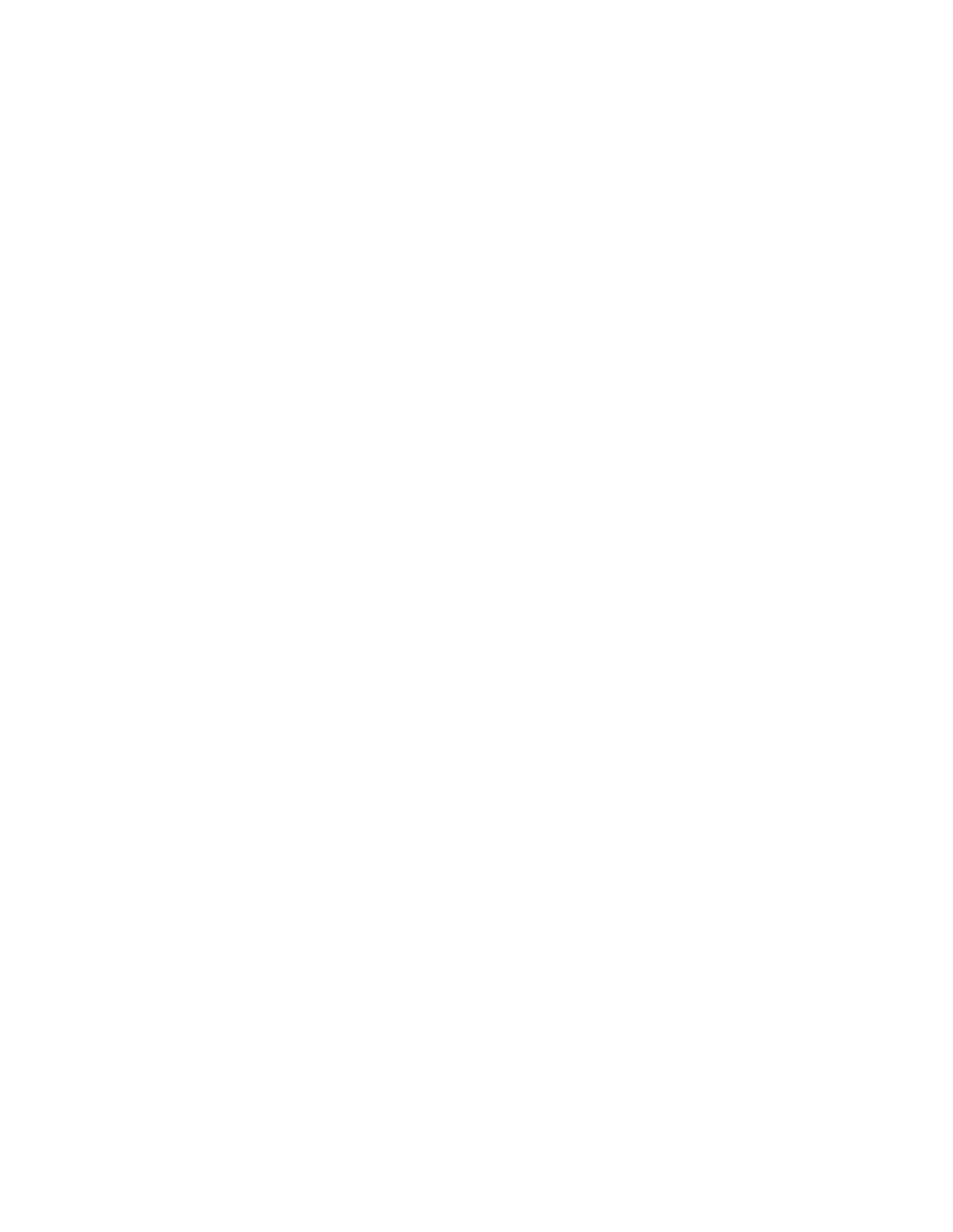**May 17, 2019**

| Place | Num | Name        | Gvm         |  | Diff Exec HD Sync ND Score                                          |                 |                                      | Score  |
|-------|-----|-------------|-------------|--|---------------------------------------------------------------------|-----------------|--------------------------------------|--------|
|       | 438 | Dirr-Tipton | MJM Studios |  | $\#1$ : 2.1 8.1 9.35 18.2 0.0 37.750<br>4.6 4.2 4.85 9.2 0.0 22.800 |                 |                                      | 60.550 |
|       |     |             |             |  | #2: 0.0 0.0 0.00<br>$0.0 \quad 0.0 \quad 0.00$                      | $0.0 \quad 0.0$ | $0.0 \quad 0.0 \quad 0.000$<br>0.000 |        |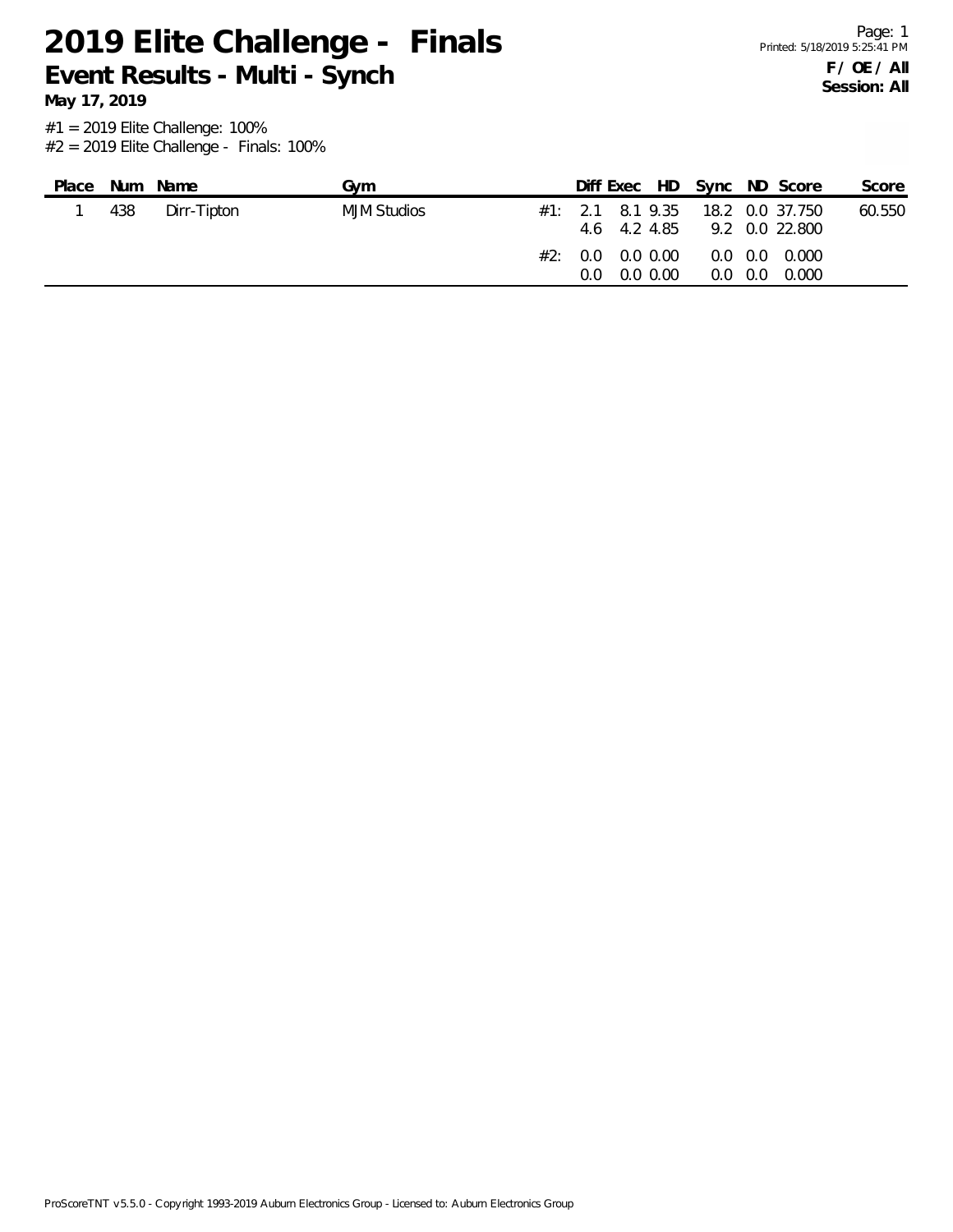**May 17, 2019**

| Place         |     | Num Name          | Gym         |        |             | HD<br>Diff Exec         | Sync                     |            | ND Score                 | Score   |
|---------------|-----|-------------------|-------------|--------|-------------|-------------------------|--------------------------|------------|--------------------------|---------|
| 1             | 432 | Anderson-Williams | <b>NVG</b>  | #1:    | 0.0<br>13.1 | 8.5 9.45<br>6.8 9.05    | 17.8<br>15.4             |            | 0.0 35.750<br>0.0 44.300 | 120.900 |
|               |     |                   |             | $#2$ : | 5.6<br>0.0  | 8.1 9.75<br>0.0 0.00    | 17.4<br>0.0              | 0.0        | 0.0 40.850<br>0.000      |         |
| $\mathcal{P}$ | 431 | Davis-Howell      | World Elite | #1:    | 0.0<br>1.5  | 7.8 9.35<br>$0.7$ 0.85  | 14.8<br>1.8              | 0.0        | 0.0 31.950<br>4.850      | 53.900  |
|               |     |                   |             | #2:    | 4.4<br>0.0  | 2.9 3.60<br>$0.0\,0.00$ | 0.0                      | 0.0        | 6.2 0.0 17.100<br>0.000  |         |
| 3             | 434 | George-Noble      | <b>MTGA</b> | #1:    | 0.0<br>0.0  | 7.8 8.95<br>0.0 0.00    | 16.8<br>0.0 <sub>1</sub> | 0.0        | 0.0 33.500<br>0.000      | 38.100  |
|               |     |                   |             | #2:    | 1.5<br>0.0  | $0.7$ 1.00<br>0.0 0.00  | 1.4<br>0.0               | 0.0<br>0.0 | 4.600<br>0.000           |         |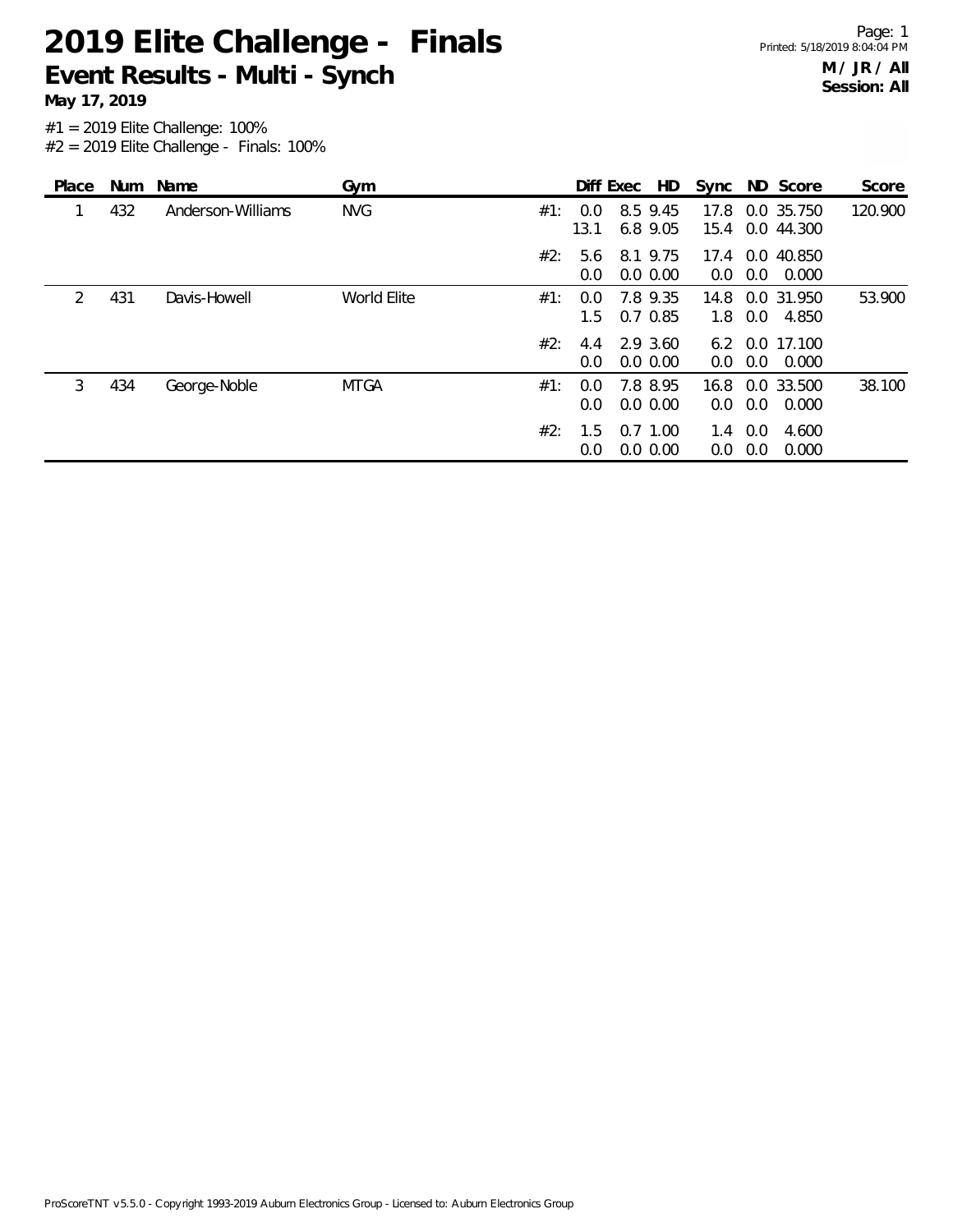**May 17, 2019**

| Place | Num | Name              | Gym                        |     | Diff Exec       | HD                     | Sync         | ND Score                      | Score   |
|-------|-----|-------------------|----------------------------|-----|-----------------|------------------------|--------------|-------------------------------|---------|
| 1     | 429 | Amano-Warzecha    | <b>MTGA</b>                | #1: | 0.0<br>10.5     | 8.7 9.60<br>7.7 8.95   | 18.2<br>18.6 | 0.0 36.500<br>0.0 45.750      | 125.550 |
|       |     |                   |                            |     | #2: 10.5<br>0.0 | 7.7 9.35<br>0.0 0.00   | 15.8<br>0.0  | 0.0 43.300<br>0.0<br>0.000    |         |
| 2     | 426 | Francis-Stone     | 3T1                        | #1: | 0.0<br>9.1      | 8.4 9.60<br>7.8 9.25   | 18.4<br>18.0 | 0.0 36.350<br>0.0 44.150      | 122.900 |
|       |     |                   |                            | #2: | 9.1<br>0.0      | 7.3 9.15<br>0.0 0.00   | 16.8<br>0.0  | 0.0 42.400<br>0.0<br>0.000    |         |
| 3     | 428 | Cina-Domengeaux   | <b>T&amp;T Express</b>     | #1: | 0.0<br>8.8      | 8.3 9.80<br>6.4 8.20   | 16.0<br>14.8 | 0.0 34.100<br>0.0 38.200      | 112.150 |
|       |     |                   |                            |     | #2: 10.0<br>0.0 | 7.0 8.85<br>0.0 0.00   | 14.0<br>0.0  | 0.0 39.850<br>0.0<br>0.000    |         |
| 4     | 433 | Petrich-Van Natta | <b>Integrity Athletics</b> | #1: | 0.0<br>6.3      | 8.1 9.65<br>4.9 6.65   | 14.4<br>12.0 | 0.0 32.100<br>0.0 29.850      | 99.400  |
|       |     |                   |                            | #2: | 8.7<br>0.0      | 6.9 9.20<br>0.0 0.00   | 12.6<br>0.0  | 0.0 37.450<br>0.0<br>0.000    |         |
| 5     | 430 | DeSimone-Manfre   | Garden State               | #1: | 0.0<br>2.4      | 8.2 9.55<br>2.2 2.80   | 18.4<br>5.6  | 0.0 36.150<br>0.0 12.950      | 92.850  |
|       |     |                   |                            | #2: | 8.2<br>0.0      | 7.3 9.60<br>0.0 0.00   | 18.6<br>0.0  | 0.0 43.750<br>0.0<br>0.000    |         |
| 6     | 425 | Millikin-Sousa    | World Elite                | #1: | 0.0<br>7.3      | 8.3 9.15<br>5.1 6.40   | 17.2<br>8.0  | 0.0 34.600<br>0.0 26.800      | 66.450  |
|       |     |                   |                            | #2: | 1.5<br>0.0      | $0.6$ 0.90<br>0.0 0.00 | 2.0<br>0.0   | 0.0<br>5.050<br>0.0<br>0.000  |         |
| 7     | 427 | Holmes-Singer     | World Elite                | #1: | 0.0<br>2.1      | 8.3 9.20<br>1.5 1.85   | 18.0<br>2.4  | 35.450<br>0.0<br>0.0<br>7.900 | 51.800  |
|       |     |                   |                            | #2: | 2.1<br>0.0      | 1.5 1.80<br>0.0 0.00   | 3.0<br>0.0   | 8.450<br>0.0<br>0.0<br>0.000  |         |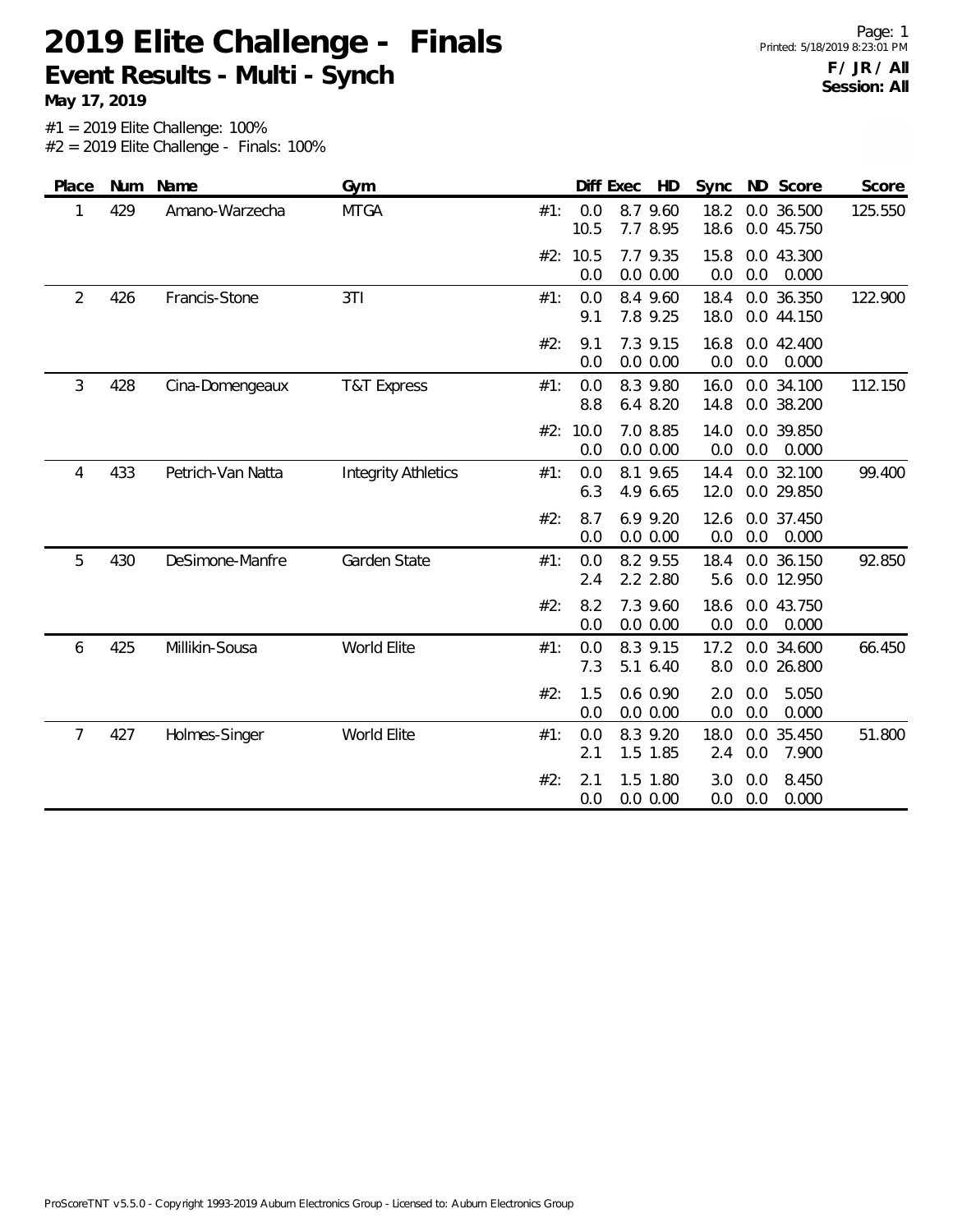**May 17, 2019**

| Place | Num | Name               | Gym                  |     |          | Diff Exec   | HD                      |              |            | Sync ND Score            | Score   |
|-------|-----|--------------------|----------------------|-----|----------|-------------|-------------------------|--------------|------------|--------------------------|---------|
|       | 446 | Gluckstein-Shostak | T&T Express          | #1: |          | 5.0<br>15.8 | 9.4 9.50<br>8.3 9.15    | 18.8<br>19.0 |            | 0.0 42.750<br>0.0 52.200 | 116.600 |
|       |     |                    |                      | #2: |          | 2.9<br>0.0  | 4.7 4.65<br>0.0 0.00    | 9.4<br>0.0   | 0.0        | 0.0 21.650<br>0.000      |         |
| 2     | 440 | Isenberg-Verderosa | <b>ETA</b>           | #1: |          | 4.6<br>5.3  | 8.6 9.55<br>3.0 3.35    | 18.2<br>6.4  |            | 0.0 41.000<br>0.0 18.050 | 105.650 |
|       |     |                    |                      |     | #2: 12.5 | 0.0         | 7.8 9.05<br>0.0 0.00    | 17.2<br>0.0  | 0.0        | 0.0 46.600<br>0.000      |         |
| 3     | 445 | Bretscher-Gesuelli | <b>MTGA</b>          | #1: |          | 5.0<br>8.2  | 8.6 9.45<br>3.7 4.75    | 18.2<br>5.4  |            | 0.0 41.300<br>0.0 22.050 | 68.650  |
|       |     |                    |                      | #2: |          | 2.0<br>0.0  | $0.8\ 0.90$<br>0.0 0.00 | 1.6<br>0.0   | 0.0<br>0.0 | 5.300<br>0.000           |         |
| 4     | 444 | Rasoul-Smith       | <b>High Altitude</b> | #1: |          | 1.5<br>8.4  | 3.3 3.75<br>4.4 5.50    | 5.8<br>8.2   |            | 0.0 14.300<br>0.0 26.500 | 50.900  |
|       |     |                    |                      | #2: |          | 3.4<br>0.0  | 1.4 1.70<br>$0.0\,0.00$ | 3.6<br>0.0   | 0.0        | 0.0 10.100<br>0.000      |         |